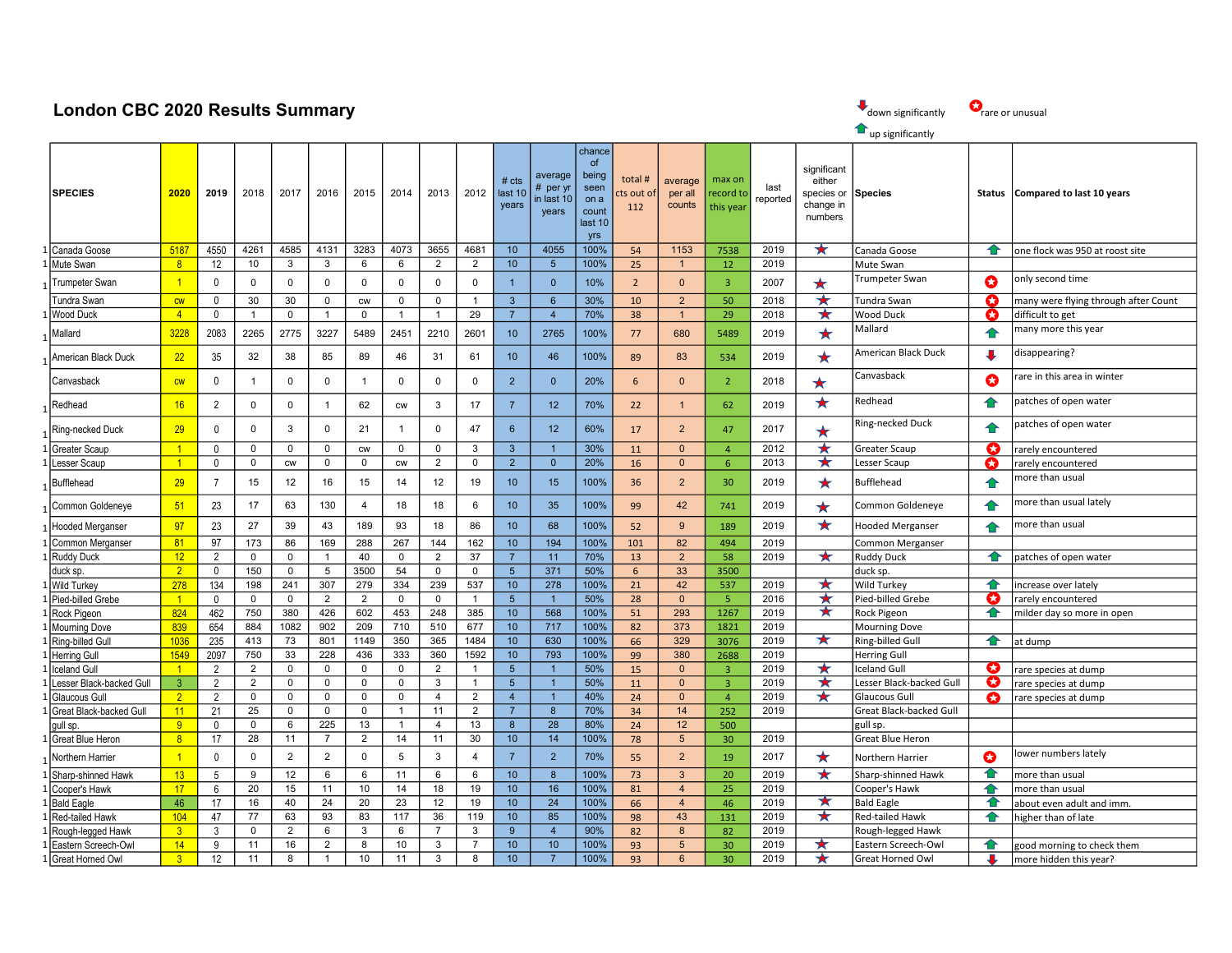| 1 Belted Kingfisher<br>18<br>11<br>21<br>$10$<br>14<br>100%<br>14<br>18<br>17<br>6<br>6<br>99<br>29<br>2019<br>11<br>10<br><b>Belted Kingfisher</b><br>★<br>Ø<br>Yellow-bellied Sapsucker<br>$\Omega$<br>$\overline{2}$<br>0<br>$\mathsf 0$<br>$\mathsf 0$<br>$\overline{4}$<br>$\overline{1}$<br>40%<br>35<br>$\Omega$<br>$\overline{4}$<br>2019<br>Yellow-bellied Sapsucker<br>cw<br>$\overline{1}$<br>$\overline{1}$<br>rarely encountered<br>$\overline{1}$<br>109<br>★<br>159<br>126<br>71<br>94<br>88<br>10<br>111<br>100%<br>2019<br>≏<br>1 Red-bellied Woodpecker<br>166<br>109<br>84<br>51<br>18<br>166<br>Red-bellied Woodpecker<br>back to increased numbers<br>261<br>173<br>10<br>241<br>100%<br>1 Downy Woodpecker<br>262<br>242<br>257<br>185<br>304<br>162<br>288<br>108<br>115<br>304<br>2019<br>Downy Woodpecker<br>52<br>57<br>30<br>58<br>56<br>71<br>46<br>95<br>34<br>61<br>10<br>100%<br>95<br>1 Hairy Woodpecker<br>106<br>23<br>2019<br>Hairy Woodpecker<br>★<br>6<br>$\mathbf{3}$<br>1 Pileated Woodpecker<br>$\overline{2}$<br>3<br>3<br>3<br>$\overline{4}$<br>10<br>100%<br>32<br>2019<br>Pileated Woodpecker<br>ෑ<br>more than usual<br>$\overline{7}$<br>$\overline{1}$<br>$\mathbf{1}$<br>$\overline{7}$<br>-1<br>5 <sub>5</sub><br>1 Northern Flicker<br>9<br>9<br>9<br>20<br>10<br>9<br>100%<br>80<br>2019<br>8<br>3<br>$\overline{4}$<br>$\overline{4}$<br>30<br>Northern Flicker<br>$\overline{4}$<br>6<br>17<br>10<br>$\overline{7}$<br>100%<br>1 American Kestrel<br>$\overline{4}$<br>$\overline{4}$<br>$\overline{4}$<br>$\mathbf{1}$<br>8<br>$\overline{1}$<br>76<br>11<br>64<br>2019<br>American Kestrel<br>$\overline{4}$<br>1 Merlin<br>5<br>$\overline{2}$<br>$\mathbf{3}$<br>80%<br>★<br>8<br>5<br>3<br>$\overline{2}$<br>$\mathbf 0$<br>$\overline{2}$<br>$\mathsf 0$<br>$\boldsymbol{8}$<br>2019<br>ෑ<br>20<br>$\Omega$<br>8<br>Merlin<br>new record number<br>$\overline{\textbf{X}}$<br>$\overline{3}$<br>$\mathbf 0$<br>$\mathbf{3}$<br>$\overline{2}$<br>$\mathbf{3}$<br>$\overline{2}$<br>$\overline{2}$<br>60%<br>≏<br>1 Peregrine Falcon<br>$6\phantom{1}$<br>20<br>$\overline{0}$<br>$\overline{3}$<br>2018<br>tied record, one downtown<br><b>CW</b><br><b>CW</b><br>Peregrine Falcon<br><b>CW</b><br>1 Northern Shrike<br>$\mathbf 0$<br>$\overline{2}$<br>9<br>$\overline{2}$<br>90%<br>68<br>$\overline{2}$<br>17<br>2019<br>$\overline{1}$<br>$\mathbf{1}$<br>3<br>Northern Shrike<br>$\overline{1}$<br>$\overline{1}$<br>$\mathbf{1}$<br>$\mathbf{1}$<br>★<br>353<br>262<br>537<br>206<br>302<br>319<br>349<br>319<br>256<br>207<br>10<br>100%<br>109<br>179<br>2019<br>1 Blue Jay<br>570<br><b>Blue Jay</b><br>higher than usual but variable<br>⇑<br>322<br>334<br>534<br>470<br>218<br>340<br>918<br>489<br>586<br>10<br>514<br>100%<br>509<br>2019<br>1 American Crow<br>111<br>13488<br>American Crow<br>598<br>673<br>1017<br>$\overline{10}$<br>838<br>100%<br>789<br>774<br>916<br>777<br>518<br>1206<br>443<br>2019<br>$\star$<br>1 Black-capped Chickadee<br>112<br><b>Black-capped Chickadee</b><br>≏<br>1206<br>higher than usual but variable<br>★<br>1 Tufted Titmouse<br>2 <sup>2</sup><br>$\mathbf 0$<br>3<br>11<br>$\overline{4}$<br>$\overline{2}$<br>$\overline{2}$<br>3<br>9<br>$\mathbf{3}$<br>90%<br>28<br>2018<br><b>Tufted Titmouse</b><br>Ø<br>rarely encountered<br>$\overline{1}$<br>11<br>-1<br>$\overline{26}$<br>48<br>$\overline{76}$<br>$\overline{26}$<br>$\overline{44}$<br>10<br>$\overline{35}$<br>56<br>43<br>51<br>15<br>41<br>100%<br>2019<br>1 Golden-crowned Kinglet<br>112<br>94<br>Golden-crowned Kinglet<br>$\overline{84}$<br>★<br>161<br>125<br>58<br>53<br>56<br>74<br>57<br>139<br>10<br>100%<br>1 Red-breasted Nuthatch<br>41<br>83<br>24<br>161<br>2019<br>Red-breasted Nuthatch<br>✿<br>Irruption this year<br>120<br>250<br>233<br>77<br>10<br>181<br>176<br>217<br>163<br>146<br>247<br>100%<br>89<br>1 White-breasted Nuthatch<br>2019<br>White-breasted Nuthatch<br>111<br>305<br>35<br>27<br>28<br>22<br>15<br>27<br>28<br>100%<br>2019<br>1 Brown Creeper<br>32<br>46<br>17<br>10<br>109<br>20<br>58<br><b>Brown Creeper</b><br>11<br>≏<br>8<br>$\overline{7}$<br>6<br>5<br>8<br>9<br>$5\phantom{1}$<br>90%<br>2019<br>★<br>1 Winter Wren<br>$\overline{4}$<br>$\overline{4}$<br>Winter Wren<br>1<br>81<br>$\overline{4}$<br>14<br>nore lingering<br>41<br>61<br>32<br>44<br>44<br>41<br>15<br>45<br>23<br>68<br>10<br>100%<br>2019<br>$\star$<br>€<br>1 Carolina Wren<br>49<br>$\overline{7}$<br>68<br>Carolina Wren<br>nany more at feeders<br>896<br>1863<br>1173<br>1700<br>10<br>1750<br>4338<br>777<br>1402<br>1173<br>2364<br>100%<br>1751<br>2019<br>$\star$<br>1 European Starling<br>9651<br><b>European Starling</b><br>96<br>♠<br>nostly at dump<br>12<br>10<br>1 Eastern Bluebird<br>17<br>22<br>$\overline{2}$<br>21<br>8<br>$\overline{2}$<br>8<br>10 <sup>1</sup><br>100%<br>24<br>22<br>2019<br>Eastern Bluebird<br>$\mathbf{1}$<br>-1<br>$\overline{7}$<br>70%<br>$\star$<br>$\overline{1}$<br>$\mathbf{0}$<br>$\overline{2}$<br>$\mathbf 0$<br>$\overline{2}$<br>$\overline{1}$<br>$\overline{5}$<br>2018<br>Ø<br>1 Hermit Thrush<br>3<br>$\overline{1}$<br>$\mathbf 0$<br>$\mathbf{1}$<br>33<br>Hermit Thrush<br>$\overline{1}$<br>arely encountered |                                        |
|-------------------------------------------------------------------------------------------------------------------------------------------------------------------------------------------------------------------------------------------------------------------------------------------------------------------------------------------------------------------------------------------------------------------------------------------------------------------------------------------------------------------------------------------------------------------------------------------------------------------------------------------------------------------------------------------------------------------------------------------------------------------------------------------------------------------------------------------------------------------------------------------------------------------------------------------------------------------------------------------------------------------------------------------------------------------------------------------------------------------------------------------------------------------------------------------------------------------------------------------------------------------------------------------------------------------------------------------------------------------------------------------------------------------------------------------------------------------------------------------------------------------------------------------------------------------------------------------------------------------------------------------------------------------------------------------------------------------------------------------------------------------------------------------------------------------------------------------------------------------------------------------------------------------------------------------------------------------------------------------------------------------------------------------------------------------------------------------------------------------------------------------------------------------------------------------------------------------------------------------------------------------------------------------------------------------------------------------------------------------------------------------------------------------------------------------------------------------------------------------------------------------------------------------------------------------------------------------------------------------------------------------------------------------------------------------------------------------------------------------------------------------------------------------------------------------------------------------------------------------------------------------------------------------------------------------------------------------------------------------------------------------------------------------------------------------------------------------------------------------------------------------------------------------------------------------------------------------------------------------------------------------------------------------------------------------------------------------------------------------------------------------------------------------------------------------------------------------------------------------------------------------------------------------------------------------------------------------------------------------------------------------------------------------------------------------------------------------------------------------------------------------------------------------------------------------------------------------------------------------------------------------------------------------------------------------------------------------------------------------------------------------------------------------------------------------------------------------------------------------------------------------------------------------------------------------------------------------------------------------------------------------------------------------------------------------------------------------------------------------------------------------------------------------------------------------------------------------------------------------------------------------------------------------------------------------------------------------------------------------------------------------------------------------------------------------------------------------------------------------------------------------------------------------------------------------------------------------------------------------------------------------------------------------------------------------------------------------------------------------------------------------------------------------------------------------------------------------------------------------------------------------------------------------------------------------------------------------------------------------------------------------------------------------------|----------------------------------------|
|                                                                                                                                                                                                                                                                                                                                                                                                                                                                                                                                                                                                                                                                                                                                                                                                                                                                                                                                                                                                                                                                                                                                                                                                                                                                                                                                                                                                                                                                                                                                                                                                                                                                                                                                                                                                                                                                                                                                                                                                                                                                                                                                                                                                                                                                                                                                                                                                                                                                                                                                                                                                                                                                                                                                                                                                                                                                                                                                                                                                                                                                                                                                                                                                                                                                                                                                                                                                                                                                                                                                                                                                                                                                                                                                                                                                                                                                                                                                                                                                                                                                                                                                                                                                                                                                                                                                                                                                                                                                                                                                                                                                                                                                                                                                                                                                                                                                                                                                                                                                                                                                                                                                                                                                                                                                                                 |                                        |
|                                                                                                                                                                                                                                                                                                                                                                                                                                                                                                                                                                                                                                                                                                                                                                                                                                                                                                                                                                                                                                                                                                                                                                                                                                                                                                                                                                                                                                                                                                                                                                                                                                                                                                                                                                                                                                                                                                                                                                                                                                                                                                                                                                                                                                                                                                                                                                                                                                                                                                                                                                                                                                                                                                                                                                                                                                                                                                                                                                                                                                                                                                                                                                                                                                                                                                                                                                                                                                                                                                                                                                                                                                                                                                                                                                                                                                                                                                                                                                                                                                                                                                                                                                                                                                                                                                                                                                                                                                                                                                                                                                                                                                                                                                                                                                                                                                                                                                                                                                                                                                                                                                                                                                                                                                                                                                 |                                        |
|                                                                                                                                                                                                                                                                                                                                                                                                                                                                                                                                                                                                                                                                                                                                                                                                                                                                                                                                                                                                                                                                                                                                                                                                                                                                                                                                                                                                                                                                                                                                                                                                                                                                                                                                                                                                                                                                                                                                                                                                                                                                                                                                                                                                                                                                                                                                                                                                                                                                                                                                                                                                                                                                                                                                                                                                                                                                                                                                                                                                                                                                                                                                                                                                                                                                                                                                                                                                                                                                                                                                                                                                                                                                                                                                                                                                                                                                                                                                                                                                                                                                                                                                                                                                                                                                                                                                                                                                                                                                                                                                                                                                                                                                                                                                                                                                                                                                                                                                                                                                                                                                                                                                                                                                                                                                                                 |                                        |
|                                                                                                                                                                                                                                                                                                                                                                                                                                                                                                                                                                                                                                                                                                                                                                                                                                                                                                                                                                                                                                                                                                                                                                                                                                                                                                                                                                                                                                                                                                                                                                                                                                                                                                                                                                                                                                                                                                                                                                                                                                                                                                                                                                                                                                                                                                                                                                                                                                                                                                                                                                                                                                                                                                                                                                                                                                                                                                                                                                                                                                                                                                                                                                                                                                                                                                                                                                                                                                                                                                                                                                                                                                                                                                                                                                                                                                                                                                                                                                                                                                                                                                                                                                                                                                                                                                                                                                                                                                                                                                                                                                                                                                                                                                                                                                                                                                                                                                                                                                                                                                                                                                                                                                                                                                                                                                 |                                        |
|                                                                                                                                                                                                                                                                                                                                                                                                                                                                                                                                                                                                                                                                                                                                                                                                                                                                                                                                                                                                                                                                                                                                                                                                                                                                                                                                                                                                                                                                                                                                                                                                                                                                                                                                                                                                                                                                                                                                                                                                                                                                                                                                                                                                                                                                                                                                                                                                                                                                                                                                                                                                                                                                                                                                                                                                                                                                                                                                                                                                                                                                                                                                                                                                                                                                                                                                                                                                                                                                                                                                                                                                                                                                                                                                                                                                                                                                                                                                                                                                                                                                                                                                                                                                                                                                                                                                                                                                                                                                                                                                                                                                                                                                                                                                                                                                                                                                                                                                                                                                                                                                                                                                                                                                                                                                                                 |                                        |
|                                                                                                                                                                                                                                                                                                                                                                                                                                                                                                                                                                                                                                                                                                                                                                                                                                                                                                                                                                                                                                                                                                                                                                                                                                                                                                                                                                                                                                                                                                                                                                                                                                                                                                                                                                                                                                                                                                                                                                                                                                                                                                                                                                                                                                                                                                                                                                                                                                                                                                                                                                                                                                                                                                                                                                                                                                                                                                                                                                                                                                                                                                                                                                                                                                                                                                                                                                                                                                                                                                                                                                                                                                                                                                                                                                                                                                                                                                                                                                                                                                                                                                                                                                                                                                                                                                                                                                                                                                                                                                                                                                                                                                                                                                                                                                                                                                                                                                                                                                                                                                                                                                                                                                                                                                                                                                 |                                        |
|                                                                                                                                                                                                                                                                                                                                                                                                                                                                                                                                                                                                                                                                                                                                                                                                                                                                                                                                                                                                                                                                                                                                                                                                                                                                                                                                                                                                                                                                                                                                                                                                                                                                                                                                                                                                                                                                                                                                                                                                                                                                                                                                                                                                                                                                                                                                                                                                                                                                                                                                                                                                                                                                                                                                                                                                                                                                                                                                                                                                                                                                                                                                                                                                                                                                                                                                                                                                                                                                                                                                                                                                                                                                                                                                                                                                                                                                                                                                                                                                                                                                                                                                                                                                                                                                                                                                                                                                                                                                                                                                                                                                                                                                                                                                                                                                                                                                                                                                                                                                                                                                                                                                                                                                                                                                                                 |                                        |
|                                                                                                                                                                                                                                                                                                                                                                                                                                                                                                                                                                                                                                                                                                                                                                                                                                                                                                                                                                                                                                                                                                                                                                                                                                                                                                                                                                                                                                                                                                                                                                                                                                                                                                                                                                                                                                                                                                                                                                                                                                                                                                                                                                                                                                                                                                                                                                                                                                                                                                                                                                                                                                                                                                                                                                                                                                                                                                                                                                                                                                                                                                                                                                                                                                                                                                                                                                                                                                                                                                                                                                                                                                                                                                                                                                                                                                                                                                                                                                                                                                                                                                                                                                                                                                                                                                                                                                                                                                                                                                                                                                                                                                                                                                                                                                                                                                                                                                                                                                                                                                                                                                                                                                                                                                                                                                 |                                        |
|                                                                                                                                                                                                                                                                                                                                                                                                                                                                                                                                                                                                                                                                                                                                                                                                                                                                                                                                                                                                                                                                                                                                                                                                                                                                                                                                                                                                                                                                                                                                                                                                                                                                                                                                                                                                                                                                                                                                                                                                                                                                                                                                                                                                                                                                                                                                                                                                                                                                                                                                                                                                                                                                                                                                                                                                                                                                                                                                                                                                                                                                                                                                                                                                                                                                                                                                                                                                                                                                                                                                                                                                                                                                                                                                                                                                                                                                                                                                                                                                                                                                                                                                                                                                                                                                                                                                                                                                                                                                                                                                                                                                                                                                                                                                                                                                                                                                                                                                                                                                                                                                                                                                                                                                                                                                                                 |                                        |
|                                                                                                                                                                                                                                                                                                                                                                                                                                                                                                                                                                                                                                                                                                                                                                                                                                                                                                                                                                                                                                                                                                                                                                                                                                                                                                                                                                                                                                                                                                                                                                                                                                                                                                                                                                                                                                                                                                                                                                                                                                                                                                                                                                                                                                                                                                                                                                                                                                                                                                                                                                                                                                                                                                                                                                                                                                                                                                                                                                                                                                                                                                                                                                                                                                                                                                                                                                                                                                                                                                                                                                                                                                                                                                                                                                                                                                                                                                                                                                                                                                                                                                                                                                                                                                                                                                                                                                                                                                                                                                                                                                                                                                                                                                                                                                                                                                                                                                                                                                                                                                                                                                                                                                                                                                                                                                 |                                        |
|                                                                                                                                                                                                                                                                                                                                                                                                                                                                                                                                                                                                                                                                                                                                                                                                                                                                                                                                                                                                                                                                                                                                                                                                                                                                                                                                                                                                                                                                                                                                                                                                                                                                                                                                                                                                                                                                                                                                                                                                                                                                                                                                                                                                                                                                                                                                                                                                                                                                                                                                                                                                                                                                                                                                                                                                                                                                                                                                                                                                                                                                                                                                                                                                                                                                                                                                                                                                                                                                                                                                                                                                                                                                                                                                                                                                                                                                                                                                                                                                                                                                                                                                                                                                                                                                                                                                                                                                                                                                                                                                                                                                                                                                                                                                                                                                                                                                                                                                                                                                                                                                                                                                                                                                                                                                                                 |                                        |
|                                                                                                                                                                                                                                                                                                                                                                                                                                                                                                                                                                                                                                                                                                                                                                                                                                                                                                                                                                                                                                                                                                                                                                                                                                                                                                                                                                                                                                                                                                                                                                                                                                                                                                                                                                                                                                                                                                                                                                                                                                                                                                                                                                                                                                                                                                                                                                                                                                                                                                                                                                                                                                                                                                                                                                                                                                                                                                                                                                                                                                                                                                                                                                                                                                                                                                                                                                                                                                                                                                                                                                                                                                                                                                                                                                                                                                                                                                                                                                                                                                                                                                                                                                                                                                                                                                                                                                                                                                                                                                                                                                                                                                                                                                                                                                                                                                                                                                                                                                                                                                                                                                                                                                                                                                                                                                 |                                        |
|                                                                                                                                                                                                                                                                                                                                                                                                                                                                                                                                                                                                                                                                                                                                                                                                                                                                                                                                                                                                                                                                                                                                                                                                                                                                                                                                                                                                                                                                                                                                                                                                                                                                                                                                                                                                                                                                                                                                                                                                                                                                                                                                                                                                                                                                                                                                                                                                                                                                                                                                                                                                                                                                                                                                                                                                                                                                                                                                                                                                                                                                                                                                                                                                                                                                                                                                                                                                                                                                                                                                                                                                                                                                                                                                                                                                                                                                                                                                                                                                                                                                                                                                                                                                                                                                                                                                                                                                                                                                                                                                                                                                                                                                                                                                                                                                                                                                                                                                                                                                                                                                                                                                                                                                                                                                                                 |                                        |
|                                                                                                                                                                                                                                                                                                                                                                                                                                                                                                                                                                                                                                                                                                                                                                                                                                                                                                                                                                                                                                                                                                                                                                                                                                                                                                                                                                                                                                                                                                                                                                                                                                                                                                                                                                                                                                                                                                                                                                                                                                                                                                                                                                                                                                                                                                                                                                                                                                                                                                                                                                                                                                                                                                                                                                                                                                                                                                                                                                                                                                                                                                                                                                                                                                                                                                                                                                                                                                                                                                                                                                                                                                                                                                                                                                                                                                                                                                                                                                                                                                                                                                                                                                                                                                                                                                                                                                                                                                                                                                                                                                                                                                                                                                                                                                                                                                                                                                                                                                                                                                                                                                                                                                                                                                                                                                 |                                        |
|                                                                                                                                                                                                                                                                                                                                                                                                                                                                                                                                                                                                                                                                                                                                                                                                                                                                                                                                                                                                                                                                                                                                                                                                                                                                                                                                                                                                                                                                                                                                                                                                                                                                                                                                                                                                                                                                                                                                                                                                                                                                                                                                                                                                                                                                                                                                                                                                                                                                                                                                                                                                                                                                                                                                                                                                                                                                                                                                                                                                                                                                                                                                                                                                                                                                                                                                                                                                                                                                                                                                                                                                                                                                                                                                                                                                                                                                                                                                                                                                                                                                                                                                                                                                                                                                                                                                                                                                                                                                                                                                                                                                                                                                                                                                                                                                                                                                                                                                                                                                                                                                                                                                                                                                                                                                                                 |                                        |
|                                                                                                                                                                                                                                                                                                                                                                                                                                                                                                                                                                                                                                                                                                                                                                                                                                                                                                                                                                                                                                                                                                                                                                                                                                                                                                                                                                                                                                                                                                                                                                                                                                                                                                                                                                                                                                                                                                                                                                                                                                                                                                                                                                                                                                                                                                                                                                                                                                                                                                                                                                                                                                                                                                                                                                                                                                                                                                                                                                                                                                                                                                                                                                                                                                                                                                                                                                                                                                                                                                                                                                                                                                                                                                                                                                                                                                                                                                                                                                                                                                                                                                                                                                                                                                                                                                                                                                                                                                                                                                                                                                                                                                                                                                                                                                                                                                                                                                                                                                                                                                                                                                                                                                                                                                                                                                 |                                        |
|                                                                                                                                                                                                                                                                                                                                                                                                                                                                                                                                                                                                                                                                                                                                                                                                                                                                                                                                                                                                                                                                                                                                                                                                                                                                                                                                                                                                                                                                                                                                                                                                                                                                                                                                                                                                                                                                                                                                                                                                                                                                                                                                                                                                                                                                                                                                                                                                                                                                                                                                                                                                                                                                                                                                                                                                                                                                                                                                                                                                                                                                                                                                                                                                                                                                                                                                                                                                                                                                                                                                                                                                                                                                                                                                                                                                                                                                                                                                                                                                                                                                                                                                                                                                                                                                                                                                                                                                                                                                                                                                                                                                                                                                                                                                                                                                                                                                                                                                                                                                                                                                                                                                                                                                                                                                                                 |                                        |
|                                                                                                                                                                                                                                                                                                                                                                                                                                                                                                                                                                                                                                                                                                                                                                                                                                                                                                                                                                                                                                                                                                                                                                                                                                                                                                                                                                                                                                                                                                                                                                                                                                                                                                                                                                                                                                                                                                                                                                                                                                                                                                                                                                                                                                                                                                                                                                                                                                                                                                                                                                                                                                                                                                                                                                                                                                                                                                                                                                                                                                                                                                                                                                                                                                                                                                                                                                                                                                                                                                                                                                                                                                                                                                                                                                                                                                                                                                                                                                                                                                                                                                                                                                                                                                                                                                                                                                                                                                                                                                                                                                                                                                                                                                                                                                                                                                                                                                                                                                                                                                                                                                                                                                                                                                                                                                 |                                        |
|                                                                                                                                                                                                                                                                                                                                                                                                                                                                                                                                                                                                                                                                                                                                                                                                                                                                                                                                                                                                                                                                                                                                                                                                                                                                                                                                                                                                                                                                                                                                                                                                                                                                                                                                                                                                                                                                                                                                                                                                                                                                                                                                                                                                                                                                                                                                                                                                                                                                                                                                                                                                                                                                                                                                                                                                                                                                                                                                                                                                                                                                                                                                                                                                                                                                                                                                                                                                                                                                                                                                                                                                                                                                                                                                                                                                                                                                                                                                                                                                                                                                                                                                                                                                                                                                                                                                                                                                                                                                                                                                                                                                                                                                                                                                                                                                                                                                                                                                                                                                                                                                                                                                                                                                                                                                                                 |                                        |
|                                                                                                                                                                                                                                                                                                                                                                                                                                                                                                                                                                                                                                                                                                                                                                                                                                                                                                                                                                                                                                                                                                                                                                                                                                                                                                                                                                                                                                                                                                                                                                                                                                                                                                                                                                                                                                                                                                                                                                                                                                                                                                                                                                                                                                                                                                                                                                                                                                                                                                                                                                                                                                                                                                                                                                                                                                                                                                                                                                                                                                                                                                                                                                                                                                                                                                                                                                                                                                                                                                                                                                                                                                                                                                                                                                                                                                                                                                                                                                                                                                                                                                                                                                                                                                                                                                                                                                                                                                                                                                                                                                                                                                                                                                                                                                                                                                                                                                                                                                                                                                                                                                                                                                                                                                                                                                 |                                        |
|                                                                                                                                                                                                                                                                                                                                                                                                                                                                                                                                                                                                                                                                                                                                                                                                                                                                                                                                                                                                                                                                                                                                                                                                                                                                                                                                                                                                                                                                                                                                                                                                                                                                                                                                                                                                                                                                                                                                                                                                                                                                                                                                                                                                                                                                                                                                                                                                                                                                                                                                                                                                                                                                                                                                                                                                                                                                                                                                                                                                                                                                                                                                                                                                                                                                                                                                                                                                                                                                                                                                                                                                                                                                                                                                                                                                                                                                                                                                                                                                                                                                                                                                                                                                                                                                                                                                                                                                                                                                                                                                                                                                                                                                                                                                                                                                                                                                                                                                                                                                                                                                                                                                                                                                                                                                                                 |                                        |
|                                                                                                                                                                                                                                                                                                                                                                                                                                                                                                                                                                                                                                                                                                                                                                                                                                                                                                                                                                                                                                                                                                                                                                                                                                                                                                                                                                                                                                                                                                                                                                                                                                                                                                                                                                                                                                                                                                                                                                                                                                                                                                                                                                                                                                                                                                                                                                                                                                                                                                                                                                                                                                                                                                                                                                                                                                                                                                                                                                                                                                                                                                                                                                                                                                                                                                                                                                                                                                                                                                                                                                                                                                                                                                                                                                                                                                                                                                                                                                                                                                                                                                                                                                                                                                                                                                                                                                                                                                                                                                                                                                                                                                                                                                                                                                                                                                                                                                                                                                                                                                                                                                                                                                                                                                                                                                 |                                        |
|                                                                                                                                                                                                                                                                                                                                                                                                                                                                                                                                                                                                                                                                                                                                                                                                                                                                                                                                                                                                                                                                                                                                                                                                                                                                                                                                                                                                                                                                                                                                                                                                                                                                                                                                                                                                                                                                                                                                                                                                                                                                                                                                                                                                                                                                                                                                                                                                                                                                                                                                                                                                                                                                                                                                                                                                                                                                                                                                                                                                                                                                                                                                                                                                                                                                                                                                                                                                                                                                                                                                                                                                                                                                                                                                                                                                                                                                                                                                                                                                                                                                                                                                                                                                                                                                                                                                                                                                                                                                                                                                                                                                                                                                                                                                                                                                                                                                                                                                                                                                                                                                                                                                                                                                                                                                                                 |                                        |
|                                                                                                                                                                                                                                                                                                                                                                                                                                                                                                                                                                                                                                                                                                                                                                                                                                                                                                                                                                                                                                                                                                                                                                                                                                                                                                                                                                                                                                                                                                                                                                                                                                                                                                                                                                                                                                                                                                                                                                                                                                                                                                                                                                                                                                                                                                                                                                                                                                                                                                                                                                                                                                                                                                                                                                                                                                                                                                                                                                                                                                                                                                                                                                                                                                                                                                                                                                                                                                                                                                                                                                                                                                                                                                                                                                                                                                                                                                                                                                                                                                                                                                                                                                                                                                                                                                                                                                                                                                                                                                                                                                                                                                                                                                                                                                                                                                                                                                                                                                                                                                                                                                                                                                                                                                                                                                 |                                        |
|                                                                                                                                                                                                                                                                                                                                                                                                                                                                                                                                                                                                                                                                                                                                                                                                                                                                                                                                                                                                                                                                                                                                                                                                                                                                                                                                                                                                                                                                                                                                                                                                                                                                                                                                                                                                                                                                                                                                                                                                                                                                                                                                                                                                                                                                                                                                                                                                                                                                                                                                                                                                                                                                                                                                                                                                                                                                                                                                                                                                                                                                                                                                                                                                                                                                                                                                                                                                                                                                                                                                                                                                                                                                                                                                                                                                                                                                                                                                                                                                                                                                                                                                                                                                                                                                                                                                                                                                                                                                                                                                                                                                                                                                                                                                                                                                                                                                                                                                                                                                                                                                                                                                                                                                                                                                                                 |                                        |
| ¥<br>245<br>456<br>160<br>82<br>175<br>469<br>403<br>23<br>502<br>53<br>10<br>100%<br>39<br>2019<br>≏<br>1 American Robin<br>78<br>502<br>American Robin<br>nore lingering                                                                                                                                                                                                                                                                                                                                                                                                                                                                                                                                                                                                                                                                                                                                                                                                                                                                                                                                                                                                                                                                                                                                                                                                                                                                                                                                                                                                                                                                                                                                                                                                                                                                                                                                                                                                                                                                                                                                                                                                                                                                                                                                                                                                                                                                                                                                                                                                                                                                                                                                                                                                                                                                                                                                                                                                                                                                                                                                                                                                                                                                                                                                                                                                                                                                                                                                                                                                                                                                                                                                                                                                                                                                                                                                                                                                                                                                                                                                                                                                                                                                                                                                                                                                                                                                                                                                                                                                                                                                                                                                                                                                                                                                                                                                                                                                                                                                                                                                                                                                                                                                                                                      |                                        |
| 10<br>$\star$<br>301<br>31<br>55<br>365<br>111<br>78<br>44<br>6<br>114<br>100%<br>2019<br>1 Cedar Waxwing<br>31<br>71<br>529<br>73<br><b>Cedar Waxwing</b><br>€<br>igher than usual but variable                                                                                                                                                                                                                                                                                                                                                                                                                                                                                                                                                                                                                                                                                                                                                                                                                                                                                                                                                                                                                                                                                                                                                                                                                                                                                                                                                                                                                                                                                                                                                                                                                                                                                                                                                                                                                                                                                                                                                                                                                                                                                                                                                                                                                                                                                                                                                                                                                                                                                                                                                                                                                                                                                                                                                                                                                                                                                                                                                                                                                                                                                                                                                                                                                                                                                                                                                                                                                                                                                                                                                                                                                                                                                                                                                                                                                                                                                                                                                                                                                                                                                                                                                                                                                                                                                                                                                                                                                                                                                                                                                                                                                                                                                                                                                                                                                                                                                                                                                                                                                                                                                                |                                        |
| 1339<br>787<br>1307<br>1496<br>1577<br>1362<br>1790<br>1586<br>1900<br>10<br>1496<br>100%<br>1242<br>2019<br>1 House Sparrow<br>89<br>3527<br><b>House Sparrow</b>                                                                                                                                                                                                                                                                                                                                                                                                                                                                                                                                                                                                                                                                                                                                                                                                                                                                                                                                                                                                                                                                                                                                                                                                                                                                                                                                                                                                                                                                                                                                                                                                                                                                                                                                                                                                                                                                                                                                                                                                                                                                                                                                                                                                                                                                                                                                                                                                                                                                                                                                                                                                                                                                                                                                                                                                                                                                                                                                                                                                                                                                                                                                                                                                                                                                                                                                                                                                                                                                                                                                                                                                                                                                                                                                                                                                                                                                                                                                                                                                                                                                                                                                                                                                                                                                                                                                                                                                                                                                                                                                                                                                                                                                                                                                                                                                                                                                                                                                                                                                                                                                                                                              |                                        |
| ★<br>581<br>114<br>197<br>574<br>411<br>88<br>403<br>285<br>603<br>10<br>385<br>100%<br>215<br>2019<br>✿<br>1 House Finch<br>1586<br>House Finch<br>40<br>numbers rebounding?                                                                                                                                                                                                                                                                                                                                                                                                                                                                                                                                                                                                                                                                                                                                                                                                                                                                                                                                                                                                                                                                                                                                                                                                                                                                                                                                                                                                                                                                                                                                                                                                                                                                                                                                                                                                                                                                                                                                                                                                                                                                                                                                                                                                                                                                                                                                                                                                                                                                                                                                                                                                                                                                                                                                                                                                                                                                                                                                                                                                                                                                                                                                                                                                                                                                                                                                                                                                                                                                                                                                                                                                                                                                                                                                                                                                                                                                                                                                                                                                                                                                                                                                                                                                                                                                                                                                                                                                                                                                                                                                                                                                                                                                                                                                                                                                                                                                                                                                                                                                                                                                                                                   |                                        |
| ¥<br>114<br>13<br>8<br>3<br>98<br>$\overline{7}$<br>24<br>70%<br>65<br>2019<br>1 Common Redpoll<br>$\overline{1}$<br>$\overline{1}$<br>$\Omega$<br>$\Omega$<br>68<br>1671<br>Common Redpoll<br>rruption this year                                                                                                                                                                                                                                                                                                                                                                                                                                                                                                                                                                                                                                                                                                                                                                                                                                                                                                                                                                                                                                                                                                                                                                                                                                                                                                                                                                                                                                                                                                                                                                                                                                                                                                                                                                                                                                                                                                                                                                                                                                                                                                                                                                                                                                                                                                                                                                                                                                                                                                                                                                                                                                                                                                                                                                                                                                                                                                                                                                                                                                                                                                                                                                                                                                                                                                                                                                                                                                                                                                                                                                                                                                                                                                                                                                                                                                                                                                                                                                                                                                                                                                                                                                                                                                                                                                                                                                                                                                                                                                                                                                                                                                                                                                                                                                                                                                                                                                                                                                                                                                                                               |                                        |
| ★<br>$\overline{0}$<br>$\mathbf 0$<br>10%<br>2007<br>1 Hoary Redpoll<br>2 <sup>2</sup><br>$\mathbf 0$<br>$\mathbf 0$<br>$\mathbf 0$<br>0<br>$\mathbf 0$<br>$\mathbf 0$<br>$\mathbf{0}$<br><b>Hoary Redpoll</b><br>0<br>$\overline{1}$<br>$\overline{\mathbf{3}}$<br>$\overline{\mathbf{3}}$<br>only 3rd time, irruption this year<br>k.                                                                                                                                                                                                                                                                                                                                                                                                                                                                                                                                                                                                                                                                                                                                                                                                                                                                                                                                                                                                                                                                                                                                                                                                                                                                                                                                                                                                                                                                                                                                                                                                                                                                                                                                                                                                                                                                                                                                                                                                                                                                                                                                                                                                                                                                                                                                                                                                                                                                                                                                                                                                                                                                                                                                                                                                                                                                                                                                                                                                                                                                                                                                                                                                                                                                                                                                                                                                                                                                                                                                                                                                                                                                                                                                                                                                                                                                                                                                                                                                                                                                                                                                                                                                                                                                                                                                                                                                                                                                                                                                                                                                                                                                                                                                                                                                                                                                                                                                                         |                                        |
| 8<br>$\Omega$<br>$\mathbf{0}$<br>0<br>$\mathbf 0$<br>10%<br>2009<br>★<br>1 White-winged Crossbill<br>$\mathbf 0$<br>$\mathbf 0$<br>$\mathbf 0$<br>$\mathbf 0$<br>$\overline{1}$<br>$\overline{1}$<br>16<br>5<br>374<br>White-winged Crossbill<br>Ø<br>irruption this year                                                                                                                                                                                                                                                                                                                                                                                                                                                                                                                                                                                                                                                                                                                                                                                                                                                                                                                                                                                                                                                                                                                                                                                                                                                                                                                                                                                                                                                                                                                                                                                                                                                                                                                                                                                                                                                                                                                                                                                                                                                                                                                                                                                                                                                                                                                                                                                                                                                                                                                                                                                                                                                                                                                                                                                                                                                                                                                                                                                                                                                                                                                                                                                                                                                                                                                                                                                                                                                                                                                                                                                                                                                                                                                                                                                                                                                                                                                                                                                                                                                                                                                                                                                                                                                                                                                                                                                                                                                                                                                                                                                                                                                                                                                                                                                                                                                                                                                                                                                                                       |                                        |
| 199<br>227<br>73<br>66<br>70%<br>1   Pine Siskin<br>$\mathbf{0}$<br>$\mathbf{0}$<br>158<br>$\overline{7}$<br>28<br>2019<br><b>Pine Siskin</b><br>0<br>265<br>1<br>60                                                                                                                                                                                                                                                                                                                                                                                                                                                                                                                                                                                                                                                                                                                                                                                                                                                                                                                                                                                                                                                                                                                                                                                                                                                                                                                                                                                                                                                                                                                                                                                                                                                                                                                                                                                                                                                                                                                                                                                                                                                                                                                                                                                                                                                                                                                                                                                                                                                                                                                                                                                                                                                                                                                                                                                                                                                                                                                                                                                                                                                                                                                                                                                                                                                                                                                                                                                                                                                                                                                                                                                                                                                                                                                                                                                                                                                                                                                                                                                                                                                                                                                                                                                                                                                                                                                                                                                                                                                                                                                                                                                                                                                                                                                                                                                                                                                                                                                                                                                                                                                                                                                            |                                        |
| 750<br>853<br>564<br>671<br>691<br>885<br>1017<br>894<br>1028<br>10<br>861<br>100%<br>102<br>384<br>1636<br>2019<br>1 American Goldfinch<br>American Goldfinch                                                                                                                                                                                                                                                                                                                                                                                                                                                                                                                                                                                                                                                                                                                                                                                                                                                                                                                                                                                                                                                                                                                                                                                                                                                                                                                                                                                                                                                                                                                                                                                                                                                                                                                                                                                                                                                                                                                                                                                                                                                                                                                                                                                                                                                                                                                                                                                                                                                                                                                                                                                                                                                                                                                                                                                                                                                                                                                                                                                                                                                                                                                                                                                                                                                                                                                                                                                                                                                                                                                                                                                                                                                                                                                                                                                                                                                                                                                                                                                                                                                                                                                                                                                                                                                                                                                                                                                                                                                                                                                                                                                                                                                                                                                                                                                                                                                                                                                                                                                                                                                                                                                                  |                                        |
| 30 <sup>°</sup><br>321<br>193<br>24<br>8603<br>771<br>1005<br>80%<br>334<br>2019<br>1 Snow Bunting<br>3<br>$\Omega$<br>$\mathbf 0$<br>8<br>84<br>8603<br><b>Snow Bunting</b>                                                                                                                                                                                                                                                                                                                                                                                                                                                                                                                                                                                                                                                                                                                                                                                                                                                                                                                                                                                                                                                                                                                                                                                                                                                                                                                                                                                                                                                                                                                                                                                                                                                                                                                                                                                                                                                                                                                                                                                                                                                                                                                                                                                                                                                                                                                                                                                                                                                                                                                                                                                                                                                                                                                                                                                                                                                                                                                                                                                                                                                                                                                                                                                                                                                                                                                                                                                                                                                                                                                                                                                                                                                                                                                                                                                                                                                                                                                                                                                                                                                                                                                                                                                                                                                                                                                                                                                                                                                                                                                                                                                                                                                                                                                                                                                                                                                                                                                                                                                                                                                                                                                    |                                        |
| 268<br>233<br>10<br>222<br>164<br>157<br>57<br>204<br>219<br>147<br>384<br>100%<br>320<br>2019<br>1 American Tree Sparrow<br>109<br>2930<br>American Tree Sparrow                                                                                                                                                                                                                                                                                                                                                                                                                                                                                                                                                                                                                                                                                                                                                                                                                                                                                                                                                                                                                                                                                                                                                                                                                                                                                                                                                                                                                                                                                                                                                                                                                                                                                                                                                                                                                                                                                                                                                                                                                                                                                                                                                                                                                                                                                                                                                                                                                                                                                                                                                                                                                                                                                                                                                                                                                                                                                                                                                                                                                                                                                                                                                                                                                                                                                                                                                                                                                                                                                                                                                                                                                                                                                                                                                                                                                                                                                                                                                                                                                                                                                                                                                                                                                                                                                                                                                                                                                                                                                                                                                                                                                                                                                                                                                                                                                                                                                                                                                                                                                                                                                                                               |                                        |
| $\overline{4}$<br>40%<br>2018<br>★<br>1 Fox Sparrow<br>$\blacktriangleleft$<br>$\mathbf 0$<br>$\overline{1}$<br>3<br>0<br>cw<br>$\mathbf 0$<br>$\mathbf 0$<br>$\overline{1}$<br>19<br>$\Omega$<br>$\overline{3}$<br>Fox Sparrow<br>œ<br>$\overline{1}$<br>rare lingering species                                                                                                                                                                                                                                                                                                                                                                                                                                                                                                                                                                                                                                                                                                                                                                                                                                                                                                                                                                                                                                                                                                                                                                                                                                                                                                                                                                                                                                                                                                                                                                                                                                                                                                                                                                                                                                                                                                                                                                                                                                                                                                                                                                                                                                                                                                                                                                                                                                                                                                                                                                                                                                                                                                                                                                                                                                                                                                                                                                                                                                                                                                                                                                                                                                                                                                                                                                                                                                                                                                                                                                                                                                                                                                                                                                                                                                                                                                                                                                                                                                                                                                                                                                                                                                                                                                                                                                                                                                                                                                                                                                                                                                                                                                                                                                                                                                                                                                                                                                                                                |                                        |
| 1359<br>726<br>10<br>1025<br>1014<br>549<br>869<br>1399<br>875<br>999<br>100%<br>492<br>2019<br>1 Dark-eyed Junco<br>1136<br>1681<br>Dark-eyed Junco<br>111                                                                                                                                                                                                                                                                                                                                                                                                                                                                                                                                                                                                                                                                                                                                                                                                                                                                                                                                                                                                                                                                                                                                                                                                                                                                                                                                                                                                                                                                                                                                                                                                                                                                                                                                                                                                                                                                                                                                                                                                                                                                                                                                                                                                                                                                                                                                                                                                                                                                                                                                                                                                                                                                                                                                                                                                                                                                                                                                                                                                                                                                                                                                                                                                                                                                                                                                                                                                                                                                                                                                                                                                                                                                                                                                                                                                                                                                                                                                                                                                                                                                                                                                                                                                                                                                                                                                                                                                                                                                                                                                                                                                                                                                                                                                                                                                                                                                                                                                                                                                                                                                                                                                     |                                        |
| ★<br>$\mathbf 0$<br>$\Omega$<br>$\mathbf 0$<br>$\mathbf 0$<br>0<br>$\mathbf 0$<br>$\overline{2}$<br>0<br>$\mathbf{3}$<br>$\overline{0}$<br>30%<br>2013<br>Ø<br>Oregon Junco<br>$\overline{1}$<br>31<br>6<br>Oregon Junco<br>-1<br>western variety                                                                                                                                                                                                                                                                                                                                                                                                                                                                                                                                                                                                                                                                                                                                                                                                                                                                                                                                                                                                                                                                                                                                                                                                                                                                                                                                                                                                                                                                                                                                                                                                                                                                                                                                                                                                                                                                                                                                                                                                                                                                                                                                                                                                                                                                                                                                                                                                                                                                                                                                                                                                                                                                                                                                                                                                                                                                                                                                                                                                                                                                                                                                                                                                                                                                                                                                                                                                                                                                                                                                                                                                                                                                                                                                                                                                                                                                                                                                                                                                                                                                                                                                                                                                                                                                                                                                                                                                                                                                                                                                                                                                                                                                                                                                                                                                                                                                                                                                                                                                                                               |                                        |
|                                                                                                                                                                                                                                                                                                                                                                                                                                                                                                                                                                                                                                                                                                                                                                                                                                                                                                                                                                                                                                                                                                                                                                                                                                                                                                                                                                                                                                                                                                                                                                                                                                                                                                                                                                                                                                                                                                                                                                                                                                                                                                                                                                                                                                                                                                                                                                                                                                                                                                                                                                                                                                                                                                                                                                                                                                                                                                                                                                                                                                                                                                                                                                                                                                                                                                                                                                                                                                                                                                                                                                                                                                                                                                                                                                                                                                                                                                                                                                                                                                                                                                                                                                                                                                                                                                                                                                                                                                                                                                                                                                                                                                                                                                                                                                                                                                                                                                                                                                                                                                                                                                                                                                                                                                                                                                 | rarely encountered many more lingering |
| 9<br>$\mathbf{3}$<br>$\overline{2}$<br>$\overline{3}$<br>$\overline{1}$<br>$\overline{2}$<br>$\mathbf 0$<br>$\mathbf{1}$<br>9<br>90%<br>47<br>11<br>2019<br>1 White-crowned Sparrow<br>$\mathbf{1}$<br>$\overline{1}$<br>$\overline{1}$<br>White-crowned Sparrow<br>$\star$<br>40                                                                                                                                                                                                                                                                                                                                                                                                                                                                                                                                                                                                                                                                                                                                                                                                                                                                                                                                                                                                                                                                                                                                                                                                                                                                                                                                                                                                                                                                                                                                                                                                                                                                                                                                                                                                                                                                                                                                                                                                                                                                                                                                                                                                                                                                                                                                                                                                                                                                                                                                                                                                                                                                                                                                                                                                                                                                                                                                                                                                                                                                                                                                                                                                                                                                                                                                                                                                                                                                                                                                                                                                                                                                                                                                                                                                                                                                                                                                                                                                                                                                                                                                                                                                                                                                                                                                                                                                                                                                                                                                                                                                                                                                                                                                                                                                                                                                                                                                                                                                               |                                        |
| 1 White-throated Sparrow<br>18<br>15<br>32<br>20<br>12<br>16<br>31<br>32<br>13<br>10<br>20<br>100%<br>71<br>101<br>2019<br>11<br>White-throated Sparrow                                                                                                                                                                                                                                                                                                                                                                                                                                                                                                                                                                                                                                                                                                                                                                                                                                                                                                                                                                                                                                                                                                                                                                                                                                                                                                                                                                                                                                                                                                                                                                                                                                                                                                                                                                                                                                                                                                                                                                                                                                                                                                                                                                                                                                                                                                                                                                                                                                                                                                                                                                                                                                                                                                                                                                                                                                                                                                                                                                                                                                                                                                                                                                                                                                                                                                                                                                                                                                                                                                                                                                                                                                                                                                                                                                                                                                                                                                                                                                                                                                                                                                                                                                                                                                                                                                                                                                                                                                                                                                                                                                                                                                                                                                                                                                                                                                                                                                                                                                                                                                                                                                                                         |                                        |
| 35<br>39<br>1 Song Sparrow<br>40<br>45<br>19<br>39<br>22<br>10<br>31<br>37<br>2019<br>42<br>$\mathsf{R}$<br>100%<br>104<br>181<br>Song Sparrow                                                                                                                                                                                                                                                                                                                                                                                                                                                                                                                                                                                                                                                                                                                                                                                                                                                                                                                                                                                                                                                                                                                                                                                                                                                                                                                                                                                                                                                                                                                                                                                                                                                                                                                                                                                                                                                                                                                                                                                                                                                                                                                                                                                                                                                                                                                                                                                                                                                                                                                                                                                                                                                                                                                                                                                                                                                                                                                                                                                                                                                                                                                                                                                                                                                                                                                                                                                                                                                                                                                                                                                                                                                                                                                                                                                                                                                                                                                                                                                                                                                                                                                                                                                                                                                                                                                                                                                                                                                                                                                                                                                                                                                                                                                                                                                                                                                                                                                                                                                                                                                                                                                                                  |                                        |
| 16<br>10<br>★<br>1 Swamp Sparrow<br>$\overline{4}$<br>19<br>5<br>3<br>$\overline{2}$<br>13<br>$\overline{7}$<br>8<br>8<br>100%<br>72<br>5<br>44<br>2019<br>✿<br>nore than usual lingering<br>Swamp Sparrow                                                                                                                                                                                                                                                                                                                                                                                                                                                                                                                                                                                                                                                                                                                                                                                                                                                                                                                                                                                                                                                                                                                                                                                                                                                                                                                                                                                                                                                                                                                                                                                                                                                                                                                                                                                                                                                                                                                                                                                                                                                                                                                                                                                                                                                                                                                                                                                                                                                                                                                                                                                                                                                                                                                                                                                                                                                                                                                                                                                                                                                                                                                                                                                                                                                                                                                                                                                                                                                                                                                                                                                                                                                                                                                                                                                                                                                                                                                                                                                                                                                                                                                                                                                                                                                                                                                                                                                                                                                                                                                                                                                                                                                                                                                                                                                                                                                                                                                                                                                                                                                                                      |                                        |
| ★<br>1 Eastern Towhee<br>$\mathbf 0$<br>$\overline{0}$<br>10%<br>0<br>$\mathsf 0$<br>$\mathsf 0$<br>11<br>2017<br>Eastern Towhee<br>rare these days<br>$\overline{1}$<br>$\Omega$<br><b>CW</b><br>$\Omega$<br>$\Omega$<br>$\overline{1}$<br>36<br>63<br>$\overline{1}$                                                                                                                                                                                                                                                                                                                                                                                                                                                                                                                                                                                                                                                                                                                                                                                                                                                                                                                                                                                                                                                                                                                                                                                                                                                                                                                                                                                                                                                                                                                                                                                                                                                                                                                                                                                                                                                                                                                                                                                                                                                                                                                                                                                                                                                                                                                                                                                                                                                                                                                                                                                                                                                                                                                                                                                                                                                                                                                                                                                                                                                                                                                                                                                                                                                                                                                                                                                                                                                                                                                                                                                                                                                                                                                                                                                                                                                                                                                                                                                                                                                                                                                                                                                                                                                                                                                                                                                                                                                                                                                                                                                                                                                                                                                                                                                                                                                                                                                                                                                                                          |                                        |
| ¥<br>93<br>1 Red-winged Blackbird<br>$\overline{2}$<br>$\mathbf 0$<br>$\overline{2}$<br>0<br>$\boldsymbol{8}$<br>11<br>80%<br>36<br>$\overline{2}$<br>93<br>2019<br>€<br>$\overline{1}$<br>$\mathbf{1}$<br>Red-winged Blackbird<br>based on one large flock<br>$\mathbf{1}$<br>-1                                                                                                                                                                                                                                                                                                                                                                                                                                                                                                                                                                                                                                                                                                                                                                                                                                                                                                                                                                                                                                                                                                                                                                                                                                                                                                                                                                                                                                                                                                                                                                                                                                                                                                                                                                                                                                                                                                                                                                                                                                                                                                                                                                                                                                                                                                                                                                                                                                                                                                                                                                                                                                                                                                                                                                                                                                                                                                                                                                                                                                                                                                                                                                                                                                                                                                                                                                                                                                                                                                                                                                                                                                                                                                                                                                                                                                                                                                                                                                                                                                                                                                                                                                                                                                                                                                                                                                                                                                                                                                                                                                                                                                                                                                                                                                                                                                                                                                                                                                                                               |                                        |
| 315<br>42<br>★<br>815<br>120<br>132<br>70%<br>55<br>2019<br>€<br>1 Brown-headed Cowbird<br>8<br>13<br>$\mathsf 0$<br>$\overline{7}$<br>21<br>815<br>$\Omega$<br>$\mathbf 0$<br>Brown-headed Cowbird<br>based on one large flock                                                                                                                                                                                                                                                                                                                                                                                                                                                                                                                                                                                                                                                                                                                                                                                                                                                                                                                                                                                                                                                                                                                                                                                                                                                                                                                                                                                                                                                                                                                                                                                                                                                                                                                                                                                                                                                                                                                                                                                                                                                                                                                                                                                                                                                                                                                                                                                                                                                                                                                                                                                                                                                                                                                                                                                                                                                                                                                                                                                                                                                                                                                                                                                                                                                                                                                                                                                                                                                                                                                                                                                                                                                                                                                                                                                                                                                                                                                                                                                                                                                                                                                                                                                                                                                                                                                                                                                                                                                                                                                                                                                                                                                                                                                                                                                                                                                                                                                                                                                                                                                                 |                                        |
| 2 <sup>1</sup><br>50%<br>1 Common Grackle<br>$\overline{1}$<br>0<br>3<br>$\mathbf 0$<br>$\overline{2}$<br>$\mathsf 0$<br>0<br>$\mathsf 0$<br>$5\overline{5}$<br>$\overline{1}$<br>44<br>$\overline{1}$<br>18<br>2019<br>Common Grackle                                                                                                                                                                                                                                                                                                                                                                                                                                                                                                                                                                                                                                                                                                                                                                                                                                                                                                                                                                                                                                                                                                                                                                                                                                                                                                                                                                                                                                                                                                                                                                                                                                                                                                                                                                                                                                                                                                                                                                                                                                                                                                                                                                                                                                                                                                                                                                                                                                                                                                                                                                                                                                                                                                                                                                                                                                                                                                                                                                                                                                                                                                                                                                                                                                                                                                                                                                                                                                                                                                                                                                                                                                                                                                                                                                                                                                                                                                                                                                                                                                                                                                                                                                                                                                                                                                                                                                                                                                                                                                                                                                                                                                                                                                                                                                                                                                                                                                                                                                                                                                                          |                                        |
| 536<br>655<br>608<br>753<br>565<br>717<br>666<br>10<br>676<br>1 Northern Cardinal<br>710<br>671<br>100%<br>106<br>309<br>882<br>2019<br>Northern Cardinal                                                                                                                                                                                                                                                                                                                                                                                                                                                                                                                                                                                                                                                                                                                                                                                                                                                                                                                                                                                                                                                                                                                                                                                                                                                                                                                                                                                                                                                                                                                                                                                                                                                                                                                                                                                                                                                                                                                                                                                                                                                                                                                                                                                                                                                                                                                                                                                                                                                                                                                                                                                                                                                                                                                                                                                                                                                                                                                                                                                                                                                                                                                                                                                                                                                                                                                                                                                                                                                                                                                                                                                                                                                                                                                                                                                                                                                                                                                                                                                                                                                                                                                                                                                                                                                                                                                                                                                                                                                                                                                                                                                                                                                                                                                                                                                                                                                                                                                                                                                                                                                                                                                                       |                                        |
| 76<br>$\mathbf 0$<br>$\mathbf 0$<br>$\mathbf 0$<br>$\mathsf 0$<br>0<br>$\mathsf 0$<br>$\mathbf 0$<br>$\mathsf 0$<br>8<br>10%<br>76<br>2019<br>$\overline{1}$<br>$\mathbf{1}$<br>$\overline{1}$<br>passerine sp.<br>passerine sp                                                                                                                                                                                                                                                                                                                                                                                                                                                                                                                                                                                                                                                                                                                                                                                                                                                                                                                                                                                                                                                                                                                                                                                                                                                                                                                                                                                                                                                                                                                                                                                                                                                                                                                                                                                                                                                                                                                                                                                                                                                                                                                                                                                                                                                                                                                                                                                                                                                                                                                                                                                                                                                                                                                                                                                                                                                                                                                                                                                                                                                                                                                                                                                                                                                                                                                                                                                                                                                                                                                                                                                                                                                                                                                                                                                                                                                                                                                                                                                                                                                                                                                                                                                                                                                                                                                                                                                                                                                                                                                                                                                                                                                                                                                                                                                                                                                                                                                                                                                                                                                                 |                                        |
|                                                                                                                                                                                                                                                                                                                                                                                                                                                                                                                                                                                                                                                                                                                                                                                                                                                                                                                                                                                                                                                                                                                                                                                                                                                                                                                                                                                                                                                                                                                                                                                                                                                                                                                                                                                                                                                                                                                                                                                                                                                                                                                                                                                                                                                                                                                                                                                                                                                                                                                                                                                                                                                                                                                                                                                                                                                                                                                                                                                                                                                                                                                                                                                                                                                                                                                                                                                                                                                                                                                                                                                                                                                                                                                                                                                                                                                                                                                                                                                                                                                                                                                                                                                                                                                                                                                                                                                                                                                                                                                                                                                                                                                                                                                                                                                                                                                                                                                                                                                                                                                                                                                                                                                                                                                                                                 | nore observers, more lingering, partly |
| $\star$<br>26779<br>16223<br>19806<br>21244<br>27164<br>23359<br>10<br>21597<br>17602<br>26086<br>18360<br>112<br>10585<br>34172<br>80 <br>open water                                                                                                                                                                                                                                                                                                                                                                                                                                                                                                                                                                                                                                                                                                                                                                                                                                                                                                                                                                                                                                                                                                                                                                                                                                                                                                                                                                                                                                                                                                                                                                                                                                                                                                                                                                                                                                                                                                                                                                                                                                                                                                                                                                                                                                                                                                                                                                                                                                                                                                                                                                                                                                                                                                                                                                                                                                                                                                                                                                                                                                                                                                                                                                                                                                                                                                                                                                                                                                                                                                                                                                                                                                                                                                                                                                                                                                                                                                                                                                                                                                                                                                                                                                                                                                                                                                                                                                                                                                                                                                                                                                                                                                                                                                                                                                                                                                                                                                                                                                                                                                                                                                                                           |                                        |
| $\star$<br>♠                                                                                                                                                                                                                                                                                                                                                                                                                                                                                                                                                                                                                                                                                                                                                                                                                                                                                                                                                                                                                                                                                                                                                                                                                                                                                                                                                                                                                                                                                                                                                                                                                                                                                                                                                                                                                                                                                                                                                                                                                                                                                                                                                                                                                                                                                                                                                                                                                                                                                                                                                                                                                                                                                                                                                                                                                                                                                                                                                                                                                                                                                                                                                                                                                                                                                                                                                                                                                                                                                                                                                                                                                                                                                                                                                                                                                                                                                                                                                                                                                                                                                                                                                                                                                                                                                                                                                                                                                                                                                                                                                                                                                                                                                                                                                                                                                                                                                                                                                                                                                                                                                                                                                                                                                                                                                    |                                        |
| 76<br>80<br>72<br>74<br>77<br>74<br>80<br>77<br>74<br>84<br>10<br>112<br>54<br>84                                                                                                                                                                                                                                                                                                                                                                                                                                                                                                                                                                                                                                                                                                                                                                                                                                                                                                                                                                                                                                                                                                                                                                                                                                                                                                                                                                                                                                                                                                                                                                                                                                                                                                                                                                                                                                                                                                                                                                                                                                                                                                                                                                                                                                                                                                                                                                                                                                                                                                                                                                                                                                                                                                                                                                                                                                                                                                                                                                                                                                                                                                                                                                                                                                                                                                                                                                                                                                                                                                                                                                                                                                                                                                                                                                                                                                                                                                                                                                                                                                                                                                                                                                                                                                                                                                                                                                                                                                                                                                                                                                                                                                                                                                                                                                                                                                                                                                                                                                                                                                                                                                                                                                                                               | more observers, more lingering, partly |